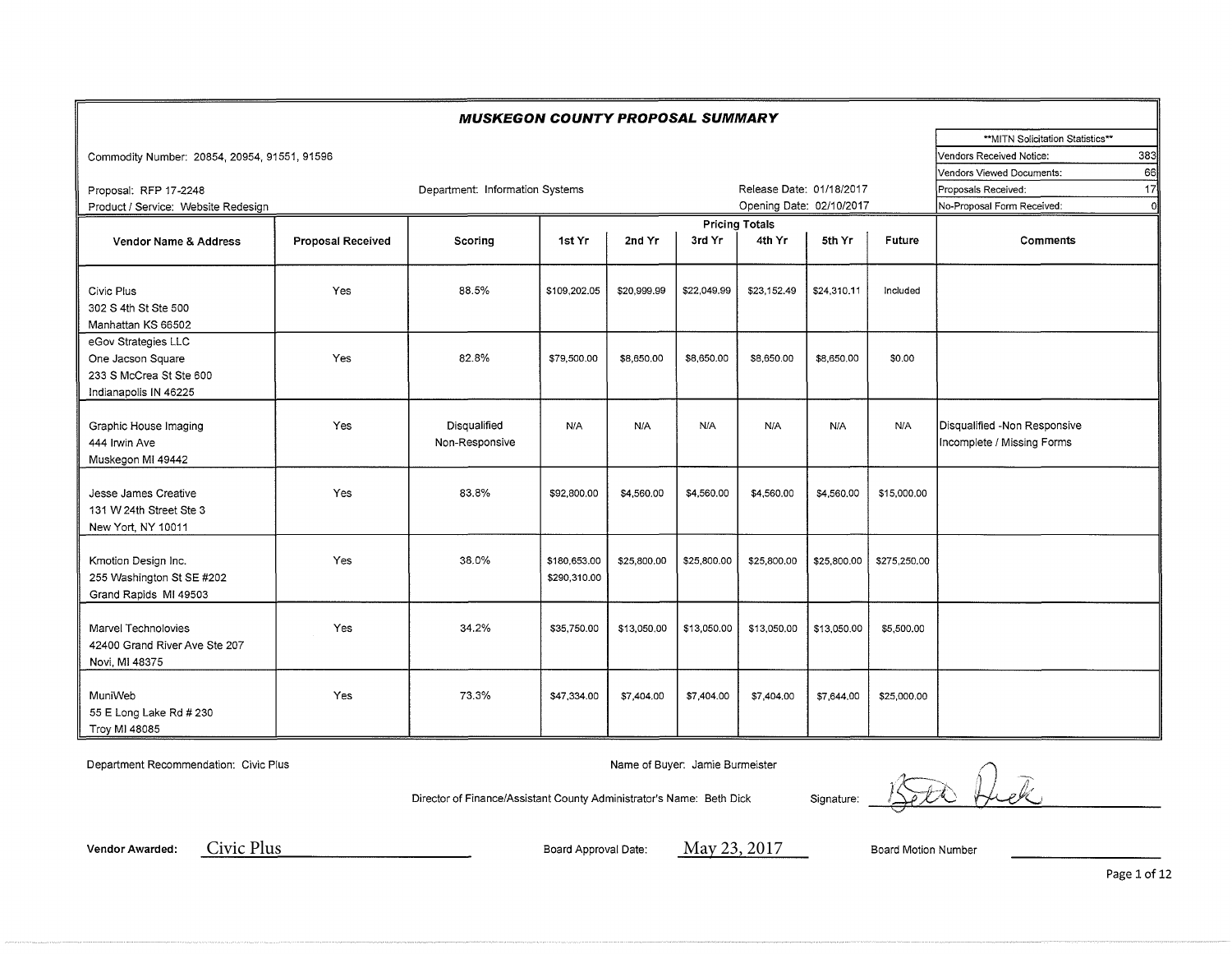|                                                                                     |                   | <b>MUSKEGON COUNTY PROPOSAL SUMMARY</b> |                              |             |             |                          |             |              |                                                     |
|-------------------------------------------------------------------------------------|-------------------|-----------------------------------------|------------------------------|-------------|-------------|--------------------------|-------------|--------------|-----------------------------------------------------|
|                                                                                     |                   |                                         |                              |             |             |                          |             |              | ** MITN Solicitation Statistics**                   |
| Commodity Number: 20854, 20954, 91551, 91596                                        |                   |                                         |                              |             |             |                          |             |              | 383<br>Vendors Received Notice:                     |
|                                                                                     |                   |                                         |                              |             |             |                          |             |              | 66<br>Vendors Viewed Documents:                     |
| Proposal: RFP 17-2248                                                               |                   | Department: Information Systems         |                              |             |             | Release Date: 01/18/2017 |             |              | 17<br>Proposals Received:                           |
| Product / Service: Website Redesign                                                 |                   |                                         |                              |             |             | Opening Date: 02/10/2017 |             |              | No-Proposal Form Received:<br>$\circ$               |
|                                                                                     |                   |                                         |                              |             |             | <b>Pricing Totals</b>    |             |              |                                                     |
| Vendor Name & Address                                                               | Proposal Received | Scoring                                 | 1st Yr                       | 2nd Yr      | 3rd Yr      | 4th Yr                   | 5th Yr      | Future       | <b>Comments</b>                                     |
| Next I.T.<br>423 W. Norton<br>Muskegon MI 49444                                     | Yes               | 53.0%                                   | \$176,200.00                 | \$34,200.00 | \$35,100.00 | \$36,027.00              | \$36,027.00 | No Bid       |                                                     |
| OpenCities, Inc.<br>1230 45th Ave<br>San Francisco, CA 94122                        | Yes               | 70.2%                                   | \$116,440.00<br>\$184,820.00 | \$53,320.00 | \$53,320.00 | \$53,320.00              | \$53,320.00 | \$0.00       |                                                     |
| Pony Express Productions (PXP)<br>12 North Main St<br>Centerville UT 84014          | Yes               | 38.3%                                   | \$226,600.00                 | \$48,200.00 | \$48,200.00 | \$48,200.00              | \$48,200.00 | \$192,800.00 |                                                     |
| Qscend Technologies, Inc.<br>231 Bank St. 2nd Fl<br>Waterbury CT 06702              | Yes               | 82.0%                                   | \$50,075.00                  | \$6,500.00  | \$6,500.00  | \$6,500.00               | \$6,500,00  | \$125/hr     |                                                     |
| Revel<br>900 Third St Ste 200<br>Muskegon MI 49440                                  | Yes               | Disqualified<br>Non-Responsive          | \$227,420.00                 | TBD         | <b>TBD</b>  | <b>TBD</b>               | TBD         | TBD          | Disqualified - Non Responsive<br>Incomplete Pricing |
| Revize Government Websites<br>1890 Crooks Rd<br>Troy MI 48084                       | Yes               | 85.8%                                   | \$81,600.00                  | \$9,600.00  | \$9,600.00  | \$9,600.00               | \$9,600.00  | \$0,00       |                                                     |
| SAZ Labs, Inc.<br>5840 N Canton Center Rd Ste 220<br>Canton MI 48187                | Yes               | 40.0%                                   | \$148,739.00                 | \$44,500.00 | \$44,500.00 | \$44,500.00              | \$44,500.00 | \$46,148.00  |                                                     |
| V2Soft Inc<br>300 Enterprise Court<br>Bloomfield Hills, MI 48302                    | Yes               | 28.7%                                   | \$132,653.00                 | \$62,972.00 | \$62,972.00 | \$62,972.00              | \$62,972.00 | \$42,000.00  |                                                     |
| Vision Technology Solutions<br>222 N Sepulveda Blvd Ste 1500<br>El Segundo CA 90245 | Yes               | 71.7%                                   | \$140,090.00                 | \$33,750.00 | \$37,208.00 | \$37,208.00              | \$39,068.00 | \$0.00       |                                                     |
| WebTecs Inc.<br>17732 Cobblefield Ln<br>Spring Lake MI 49456                        | Yes               | 47.5%                                   | \$195,000.00                 | \$31,500.00 | \$33,100.00 | \$33,100.00              | \$34,000.00 | \$130,400.00 |                                                     |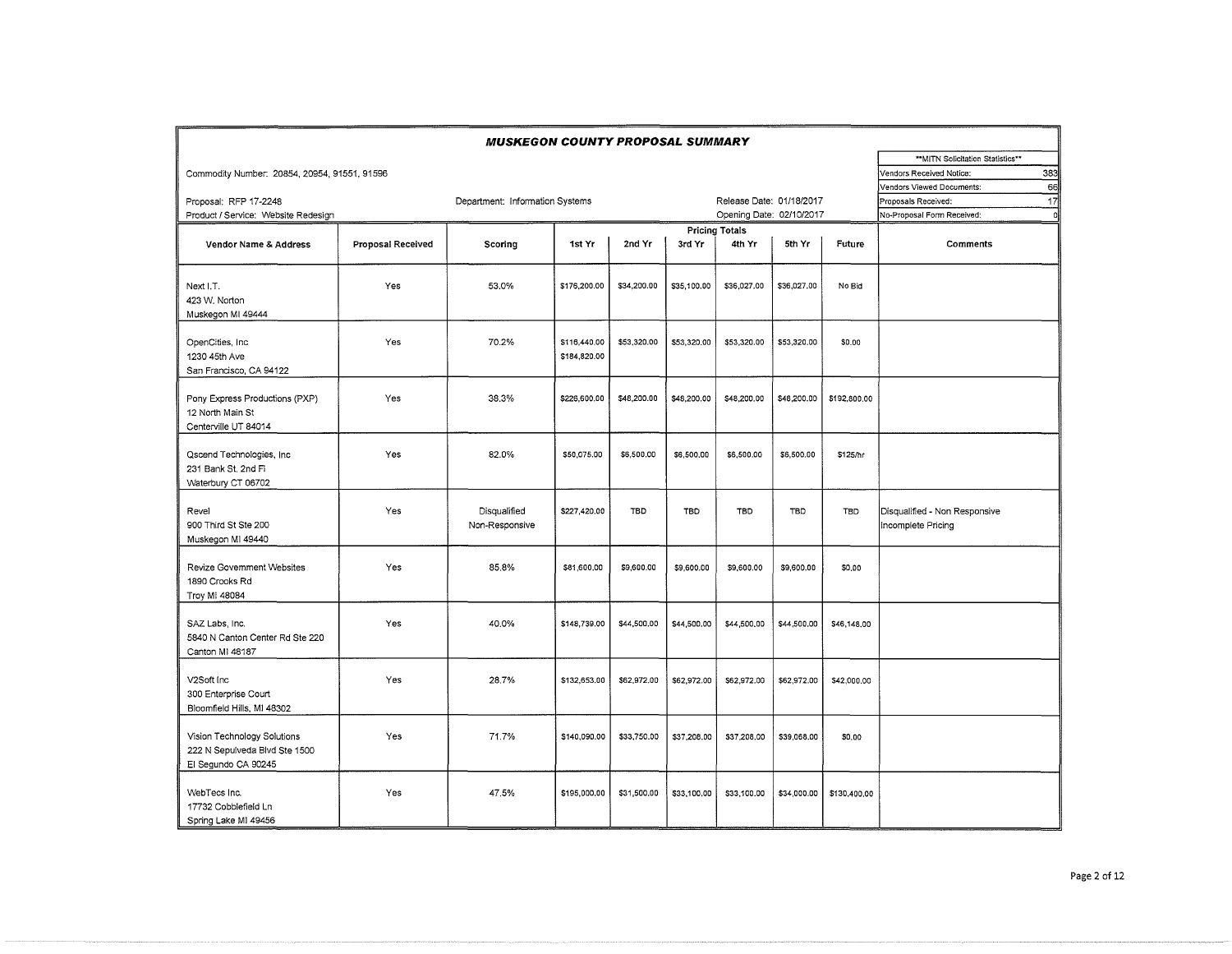|                                                                                              | <b>MUSKEGON COUNTY PROPOSAL SUMMARY</b> |                                 |                              |                          |                          |                                   |         |  |  |  |  |
|----------------------------------------------------------------------------------------------|-----------------------------------------|---------------------------------|------------------------------|--------------------------|--------------------------|-----------------------------------|---------|--|--|--|--|
|                                                                                              |                                         |                                 |                              |                          |                          | ** MITN Solicitation Statistics** |         |  |  |  |  |
| Commodity Number: 20854, 20954, 91551, 91596                                                 |                                         |                                 |                              |                          |                          | Vendors Received Notice:          | 383     |  |  |  |  |
|                                                                                              |                                         |                                 |                              |                          |                          | Vendors Viewed Documents:         | 66      |  |  |  |  |
| Proposal: RFP 17-2248                                                                        |                                         | Department: Information Systems |                              | Release Date: 01/18/2017 |                          | Proposals Received:               | 17      |  |  |  |  |
| Product / Service: Website Redesign                                                          |                                         |                                 |                              | Opening Date: 02/10/2017 |                          | No-Proposal Form Received:        | $\circ$ |  |  |  |  |
|                                                                                              |                                         | <b>First Year Fees</b>          |                              |                          |                          |                                   |         |  |  |  |  |
| Vendor Name & Address                                                                        | Development &<br>Design Fees            | Hosting                         | Total                        |                          | Future<br>Redesign Fee's | Comments                          |         |  |  |  |  |
| Civic Plus<br>302 S 4th St Ste 500<br>Manhattan KS 66502                                     | \$88,202.06                             | \$20,999.99                     | \$109,202.05                 |                          | Included                 |                                   |         |  |  |  |  |
| eGov Strategies LLC<br>One Jacson Square<br>233 S McCrea St Ste 600<br>Indianapolis IN 46225 | \$79,500.00                             | \$0.00                          | \$79,500.00                  |                          | \$0.00                   |                                   |         |  |  |  |  |
| Graphic House Imaging<br>444 Irwin Ave<br>Muskegon MI 49442                                  | \$65,000.00                             | \$6,347.28                      | \$71,347.28                  |                          | \$125/ Hr                |                                   |         |  |  |  |  |
| Jesse James Creative<br>131 W 24th Street Ste 3<br>New Yort, NY 10011                        | \$88,000.00                             | \$4,800.00                      | \$92,800.00                  |                          | \$15,000.00              |                                   |         |  |  |  |  |
| Kmotion Design Inc.<br>255 Washington St SE #202<br>Grand Rapids MI 49503                    | \$177,665.00<br>\$282.210.00            | \$2,988.00<br>\$8,100.00        | \$180,653.00<br>\$290,310.00 |                          | \$275,250.00             |                                   |         |  |  |  |  |
| Marvel Technolovies<br>42400 Grand River Ave Ste 207<br>Novi, MI 48375                       | \$27,500.00                             | \$8,250.00                      | \$35,750.00                  |                          | \$5,500.00               |                                   |         |  |  |  |  |
| MuniWeb<br>55 E Long Lake Rd # 230<br>Troy MI 48085                                          | \$41,910.00                             | \$5,424.00                      | \$47,334.00                  |                          | \$25,000.00              |                                   |         |  |  |  |  |
| Next I.T.<br>423 W. Norton<br>Muskegon MI 49444                                              | \$172,000.00                            | \$4,200.00                      | \$176,200.00                 |                          | No Bid                   |                                   |         |  |  |  |  |
| OpenCities, Inc.<br>1230 45th Ave<br>San Francisco, CA 94122                                 | \$63.120.00<br>\$131,500.00             | \$53,320,00                     | \$116,440.00<br>\$184,820.00 |                          | \$0.00                   |                                   |         |  |  |  |  |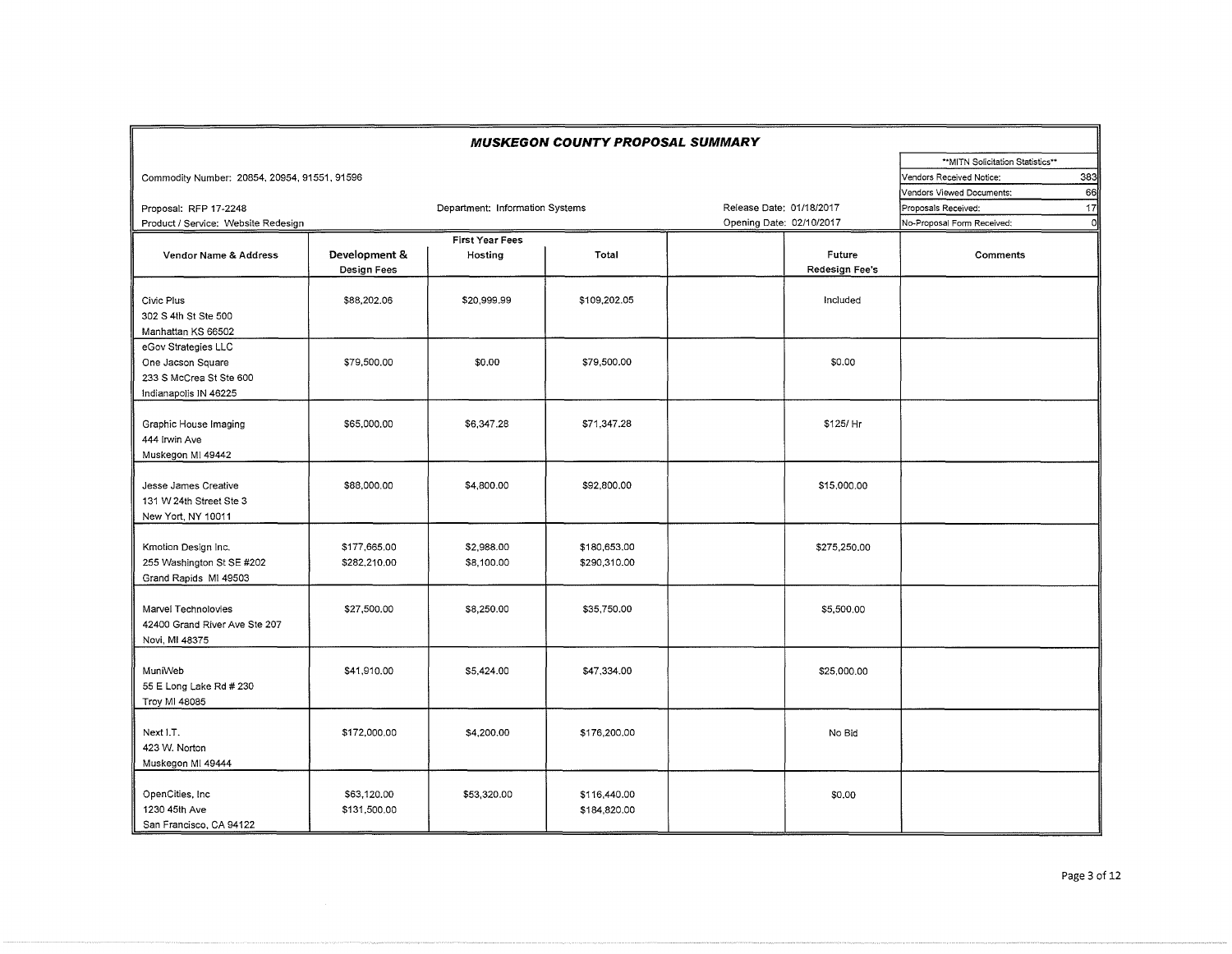|                                                                                     |                              |                                 | <b>MUSKEGON COUNTY PROPOSAL SUMMARY</b> |                          |                                 |                                        |
|-------------------------------------------------------------------------------------|------------------------------|---------------------------------|-----------------------------------------|--------------------------|---------------------------------|----------------------------------------|
|                                                                                     |                              |                                 |                                         |                          |                                 | ** MITN Solicitation Statistics**      |
| Commodity Number: 20854, 20954, 91551, 91596                                        |                              |                                 |                                         |                          |                                 | 383<br>Vendors Received Notice:        |
|                                                                                     |                              |                                 |                                         |                          |                                 | 66<br>Vendors Viewed Documents:        |
| Proposal: RFP 17-2248                                                               |                              | Department: Information Systems |                                         | Release Date: 01/18/2017 |                                 | 17<br>Proposals Received:              |
| Product / Service: Website Redesign                                                 |                              |                                 |                                         | Opening Date: 02/10/2017 |                                 | $\Omega$<br>No-Proposal Form Received: |
|                                                                                     |                              | <b>First Year Fees</b>          |                                         |                          |                                 |                                        |
| Vendor Name & Address                                                               | Development &<br>Design Fees | Hosting                         | Total                                   |                          | Future<br><b>Redesign Fee's</b> | <b>Comments</b>                        |
| Pony Express Productions (PXP)<br>12 North Main St<br>Centerville UT 84014          | \$223,000.00                 | \$3,600.00                      | \$226,600.00                            |                          | \$192,800.00                    |                                        |
| Qscend Technologies, Inc.<br>231 Bank St. 2nd Fl<br>Waterbury CT 06702              | \$43,575.00                  | \$6,500.00                      | \$50,075.00                             |                          | \$125/hr                        |                                        |
| Revel<br>900 Third St Ste 200<br>Muskegon MI 49440                                  | \$219,500.00                 | \$7,920.00                      | \$227,420.00                            |                          | <b>TBD</b>                      |                                        |
| <b>Revize Government Websites</b><br>1890 Crooks Rd<br>Troy MI 48084                | \$72,000.00                  | \$9,600.00                      | \$81,600.00                             |                          | \$0.00                          |                                        |
| SAZ Labs. Inc.<br>5840 N Canton Center Rd Ste 220<br>Canton MI 48187                | \$69,740.00                  | \$78,999.00                     | \$148,739.00                            |                          | \$46,148.00                     |                                        |
| V2Soft Inc<br>300 Enterprise Court<br>Bloomfield Hills, MI 48302                    | \$127,470.00                 | \$5,183.00                      | \$132,653.00                            |                          | \$42,000.00                     |                                        |
| Vision Technology Solutions<br>222 N Sepulveda Blvd Ste 1500<br>El Segundo CA 90245 | \$140,090.00                 | \$0.00                          | \$140,090.00                            |                          | \$0.00                          |                                        |
| WebTecs Inc.<br>17732 Cobblefield Ln<br>Spring Lake MI 49456                        | \$195,000.00                 | \$0,00                          | \$195,000.00                            |                          | \$130,400.00                    |                                        |
|                                                                                     |                              |                                 |                                         |                          |                                 |                                        |

 $\sim$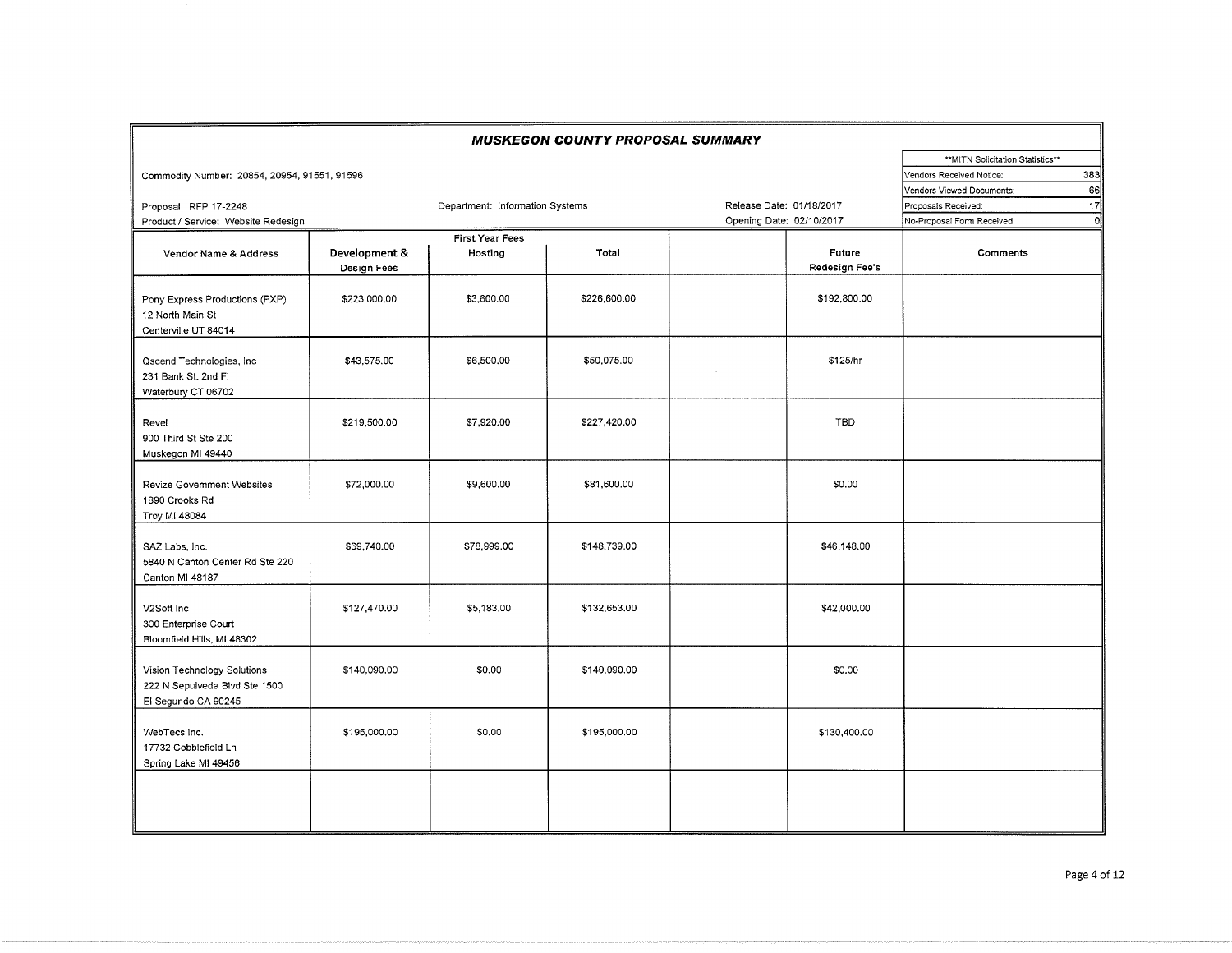|                                                                                              |                     |                                 | <b>MUSKEGON COUNTY PROPOSAL SUMMARY</b> |                                                      |                                                                                                         |
|----------------------------------------------------------------------------------------------|---------------------|---------------------------------|-----------------------------------------|------------------------------------------------------|---------------------------------------------------------------------------------------------------------|
| Commodity Number: 20854, 20954, 91551, 91596                                                 |                     |                                 |                                         |                                                      | ** MITN Solicitation Statistics**<br>383<br>Vendors Received Notice:<br>66<br>Vendors Viewed Documents: |
| Proposal: RFP 17-2248<br>Product / Service: Website Redesign                                 |                     | Department: Information Systems |                                         | Release Date: 01/18/2017<br>Opening Date: 02/10/2017 | 17<br>Proposals Received:<br>$\mathbf{0}$<br>No-Proposal Form Received:                                 |
| Vendor Name & Address                                                                        | <b>Hosting Fees</b> | Maintenance                     | Second Year<br>Support                  | Total                                                | Comments                                                                                                |
| Civic Plus<br>302 S 4th St Ste 500<br>Manhattan KS 66502                                     | \$20,999.99         | Included                        | Included                                | \$20,999.99                                          |                                                                                                         |
| eGov Strategies LLC<br>One Jacson Square<br>233 S McCrea St Ste 600<br>Indianapolis IN 46225 | \$650.00            | \$3,000.00                      | \$5,000.00                              | \$8,650.00                                           |                                                                                                         |
| Graphic House Imaging<br>444 Irwin Ave<br>Muskegon MI 49442                                  | \$6,347.28          | \$0.00                          | \$1,200.00                              | \$7,547.28                                           |                                                                                                         |
| Jesse James Creative<br>131 W 24th Street Ste 3<br>New Yort, NY 10011                        | \$4,560.00          | \$100/hr                        | \$120/hr                                | \$4,560.00                                           |                                                                                                         |
| Kmotion Design Inc.<br>255 Washington St SE #202<br>Grand Rapids MI 49503                    | \$8,100.00          | \$9,000.00                      | \$8,700.00                              | \$25,800.00                                          |                                                                                                         |
| Marvel Technolovies<br>42400 Grand River Ave Ste 207<br>Novi, MI 48375                       | \$7,800.00          | \$450.00                        | \$4,800.00                              | \$13,050.00                                          |                                                                                                         |
| MuniWeb<br>55 E Long Lake Rd # 230<br>Troy MI 48085                                          | \$5,424.00          | \$1,320.00                      | \$660.00                                | \$7,404,00                                           |                                                                                                         |
| Next I.T.<br>423 W. Norton<br>Muskegon MI 49444                                              | \$4,200.00          | \$30,000.00                     | \$0.00                                  | \$34,200.00                                          |                                                                                                         |
| OpenCities, Inc.<br>1230 45th Ave<br>San Francisco, CA 94122                                 | Included            | Included                        | Included                                | \$53,320.00                                          |                                                                                                         |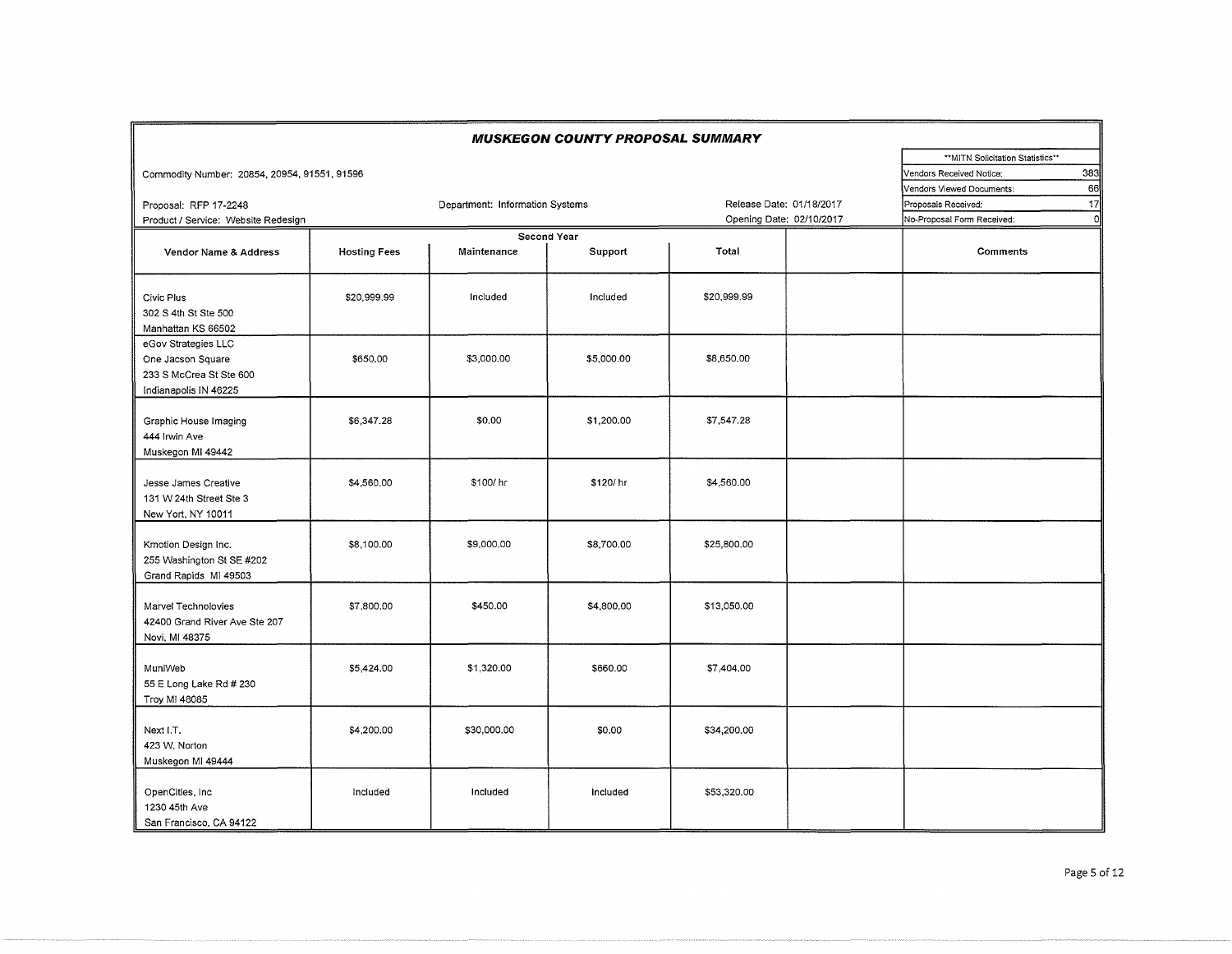|                                                                                     |                     |                                 | <b>MUSKEGON COUNTY PROPOSAL SUMMARY</b> |                          |                                  |         |
|-------------------------------------------------------------------------------------|---------------------|---------------------------------|-----------------------------------------|--------------------------|----------------------------------|---------|
|                                                                                     |                     |                                 |                                         |                          | **MITN Solicitation Statistics** |         |
| Commodity Number: 20854, 20954, 91551, 91596                                        |                     |                                 |                                         |                          | Vendors Received Notice:         | 383     |
|                                                                                     |                     |                                 |                                         |                          | Vendors Viewed Documents:        | 66      |
| Proposal: RFP 17-2248                                                               |                     | Department: Information Systems |                                         | Release Date: 01/18/2017 | Proposals Received:              | 17      |
| Product / Service: Website Redesign                                                 |                     |                                 |                                         | Opening Date: 02/10/2017 | No-Proposal Form Received:       | $\circ$ |
|                                                                                     |                     |                                 | Second Year                             |                          |                                  |         |
| Vendor Name & Address                                                               | <b>Hosting Fees</b> | Maintenance                     | Support                                 | Total                    | Comments                         |         |
| Pony Express Productions (PXP)<br>12 North Main St<br>Centerville UT 84014          | \$3,600.00          | \$44,600.00                     | Included                                | \$48,200.00              |                                  |         |
| Qscend Technologies, Inc.<br>231 Bank St. 2nd Fl<br>Waterbury CT 06702              | Included            | Included                        | Included                                | \$6,500,00               |                                  |         |
| Revel<br>900 Third St Ste 200<br>Muskegon MI 49440                                  | \$720 / site        | TBD                             | \$0.00                                  | TBD                      |                                  |         |
| Revize Govemment Websites<br>1890 Crooks Rd<br>Troy MI 48084                        | \$1,500.00          | \$2,100.00                      | \$6,000.00                              | \$9,600.00               |                                  |         |
| SAZ Labs, Inc.<br>5840 N Canton Center Rd Ste 220<br>Canton MI 48187                | \$5,000.00          | \$29,500.00                     | \$10,000.00                             | \$44,500.00              |                                  |         |
| V2Soft Inc<br>300 Enterprise Court<br>Bloomfield Hills, MI 48302                    | \$3,932.00          | Included                        | \$59,040.00                             | \$62,972.00<br>\$15.00   |                                  |         |
| Vision Technology Solutions<br>222 N Sepulveda Blvd Ste 1500<br>El Segundo CA 90245 | \$33,750.00         | Included                        | Included                                | \$33,750.00              |                                  |         |
| WebTecs Inc.<br>17732 Cobblefield Ln<br>Spring Lake MI 49456                        | \$0.00              | \$19,500.00                     | \$12,000.00                             | \$31,500.00              |                                  |         |
|                                                                                     |                     |                                 |                                         |                          |                                  |         |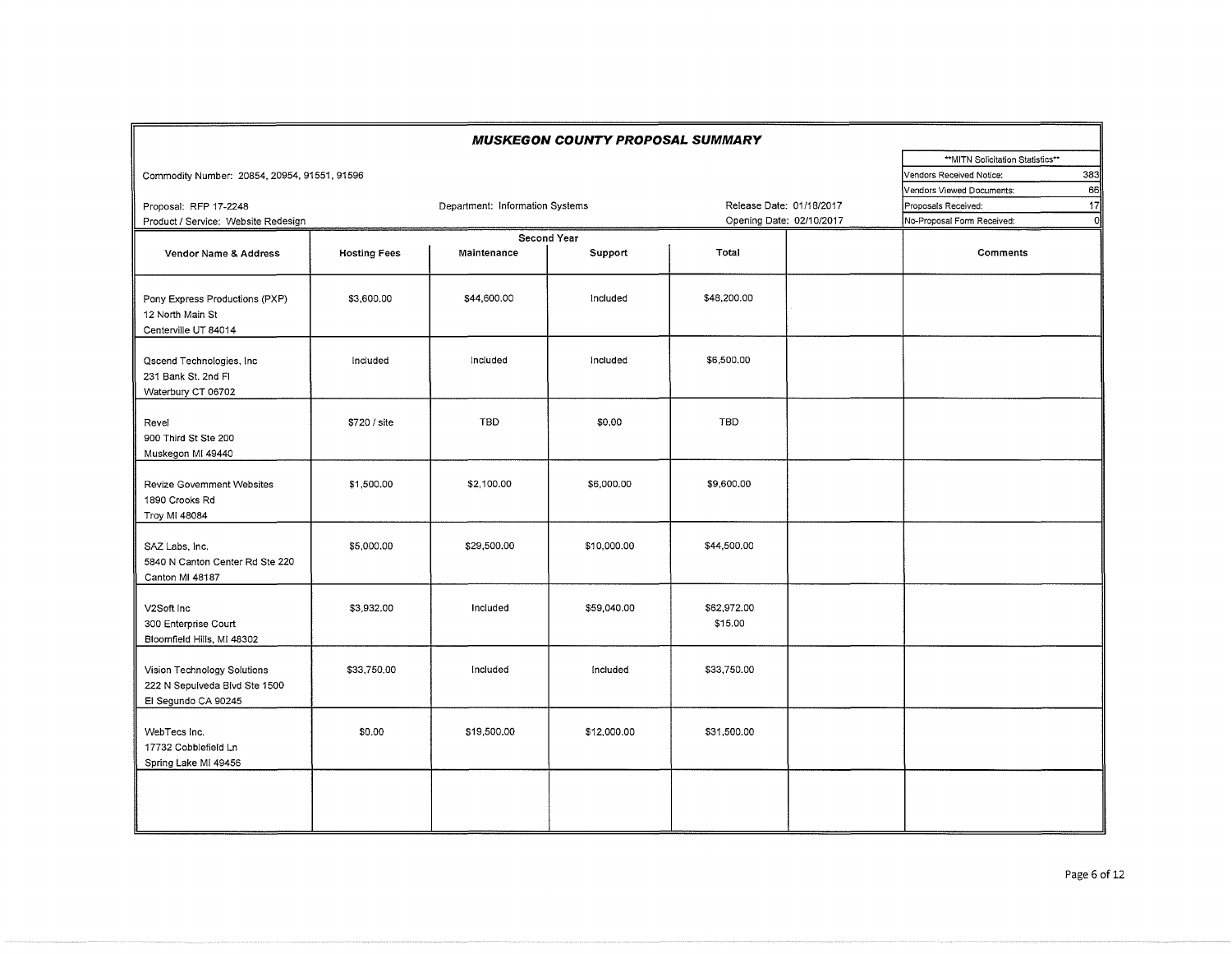|                                                                                              |                     |                                 | <b>MUSKEGON COUNTY PROPOSAL SUMMARY</b> |                          |  |                                   |     |
|----------------------------------------------------------------------------------------------|---------------------|---------------------------------|-----------------------------------------|--------------------------|--|-----------------------------------|-----|
|                                                                                              |                     |                                 |                                         |                          |  | ** MITN Solicitation Statistics** |     |
| Commodity Number: 20854, 20954, 91551, 91596                                                 |                     |                                 |                                         |                          |  | Vendors Received Notice:          | 383 |
|                                                                                              |                     |                                 |                                         |                          |  | Vendors Viewed Documents;         | 66  |
| Proposal: RFP 17-2248                                                                        |                     | Department: Information Systems |                                         | Release Date: 01/18/2017 |  | Proposals Received:               | 17  |
| Product / Service: Website Redesign                                                          |                     |                                 |                                         | Opening Date: 02/10/2017 |  | No-Proposal Form Received:        | o   |
|                                                                                              | <b>Third Year</b>   |                                 |                                         |                          |  |                                   |     |
| Vendor Name & Address                                                                        | <b>Hosting Fees</b> | Maintenance                     | Support                                 | Total                    |  | Comments                          |     |
| Civic Plus<br>302 S 4th St Ste 500<br>Manhattan KS 66502                                     | \$22,049.99         | Included                        | Included                                | \$22,049.99              |  |                                   |     |
| eGov Strategies LLC<br>One Jacson Square<br>233 S McCrea St Ste 600<br>Indianapolis IN 46225 | \$650.00            | \$3,000.00                      | \$5,000.00                              | \$8,650.00               |  |                                   |     |
| Graphic House Imaging<br>444 Irwin Ave<br>Muskegon MI 49442                                  | \$6,347.28          | \$0.00                          | \$1,200.00                              | \$7,547.28               |  |                                   |     |
| Jesse James Creative<br>131 W 24th Street Ste 3<br>New Yort, NY 10011                        | \$4,560.00          | \$100/hr                        | \$120/hr                                | \$4,560.00               |  |                                   |     |
| Kmotion Design Inc.<br>255 Washington St SE #202<br>Grand Rapids MI 49503                    | \$8,100.00          | \$9,000.00                      | \$8,700.00                              | \$25,800.00              |  |                                   |     |
| Marvel Technolovies<br>42400 Grand River Ave Ste 207<br>Novi, MI 48375                       | \$7,800.00          | \$450.00                        | \$4,800.00                              | \$13,050.00              |  |                                   |     |
| MuniWeb<br>55 E Long Lake Rd # 230<br>Troy MI 48085                                          | \$5,424.00          | \$1,320.00                      | \$660.00                                | \$7,404.00               |  |                                   |     |
| Next I.T.<br>423 W. Norton<br>Muskegon MI 49444                                              | \$4,200.00          | \$30,900.00                     | \$0.00                                  | \$35,100.00              |  |                                   |     |
| OpenCities, Inc.<br>1230 45th Ave<br>San Francisco, CA 94122                                 | Included            | Included                        | Included                                | \$53,320.00              |  |                                   |     |

 $\sim 10^{11}$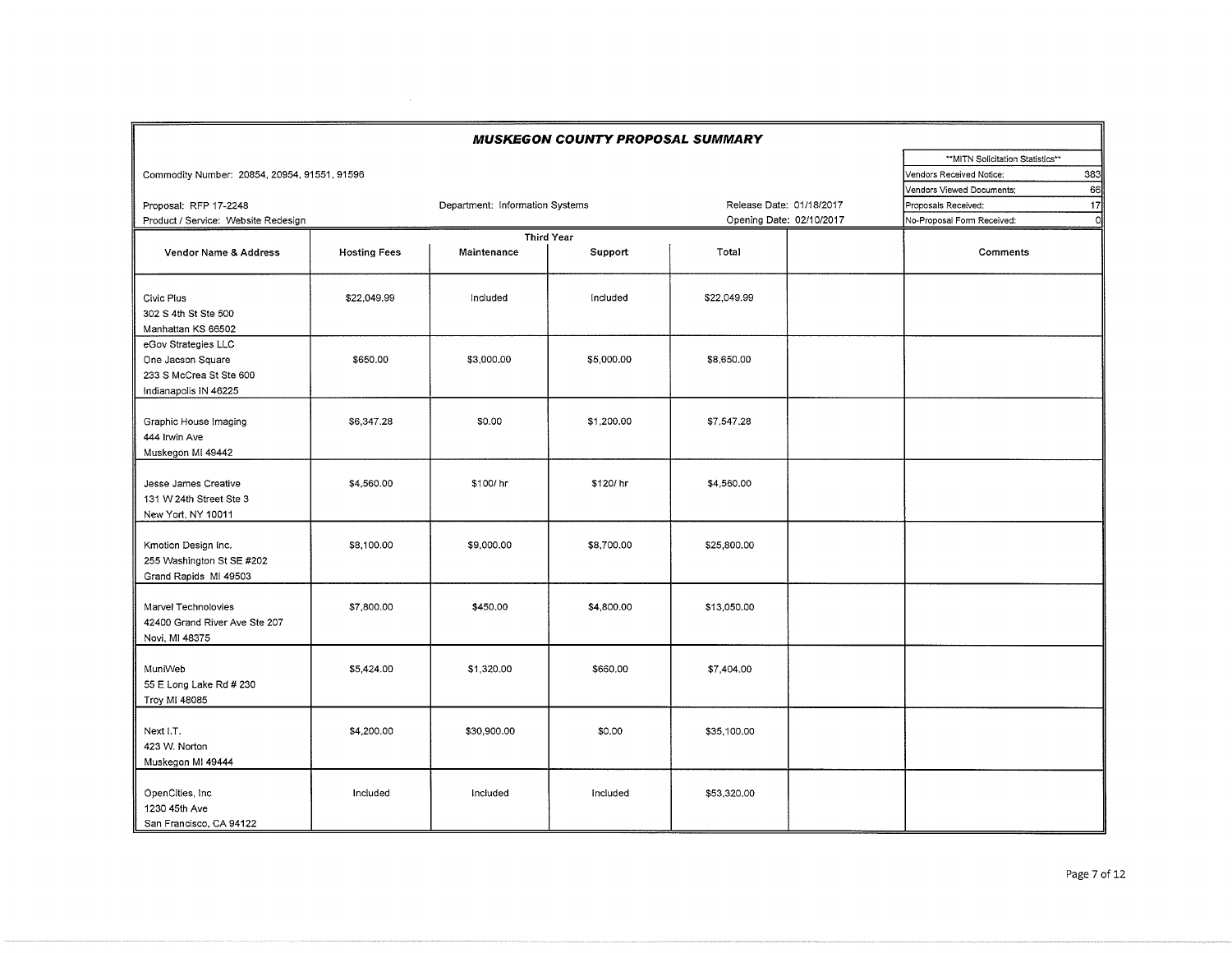|                                                                                     |                     |                                 | <b>MUSKEGON COUNTY PROPOSAL SUMMARY</b> |                                                      |                                                                                                        |
|-------------------------------------------------------------------------------------|---------------------|---------------------------------|-----------------------------------------|------------------------------------------------------|--------------------------------------------------------------------------------------------------------|
| Commodity Number: 20854, 20954, 91551, 91596                                        |                     |                                 |                                         |                                                      | **MITN Solicitation Statistics**<br>Vendors Received Notice:<br>383<br>66<br>Vendors Viewed Documents: |
| Proposal: RFP 17-2248<br>Product / Service: Website Redesign                        |                     | Department: Information Systems |                                         | Release Date: 01/18/2017<br>Opening Date: 02/10/2017 | Proposals Received:<br>17<br>No-Proposal Form Received:<br>ol                                          |
| Vendor Name & Address                                                               | <b>Hosting Fees</b> | Maintenance                     | <b>Third Year</b><br>Support            | Total                                                | Comments                                                                                               |
| Pony Express Productions (PXP)<br>12 North Main St<br>Centerville UT 84014          | \$3,600.00          | \$44,600.00                     | Included                                | \$48,200.00                                          |                                                                                                        |
| Qscend Technologies, Inc.<br>231 Bank St. 2nd Fl<br>Waterbury CT 06702              | Included            | Included                        | Included                                | \$6,500.00                                           |                                                                                                        |
| Revel<br>900 Third St Ste 200<br>Muskegon MI 49440                                  | \$720 / site        | <b>TBD</b>                      | \$0.00                                  | <b>TBD</b>                                           |                                                                                                        |
| Revize Government Websites<br>1890 Crooks Rd<br>Troy MI 48084                       | \$1,500,00          | \$2,100.00                      | \$6,000.00                              | \$9,600.00                                           |                                                                                                        |
| SAZ Labs, Inc.<br>5840 N Canton Center Rd Ste 220<br>Canton MI 48187                | \$5,000.00          | \$29,500.00                     | \$10,000.00                             | \$44,500.00                                          |                                                                                                        |
| V2Soft Inc<br>300 Enterprise Court<br>Bloomfield Hills, MI 48302                    | \$3,932.00          | Included                        | \$59,040.00                             | \$62,972.00<br>\$15.00                               |                                                                                                        |
| Vision Technology Solutions<br>222 N Sepulveda Blvd Ste 1500<br>El Segundo CA 90245 | \$35,437.00         | Included                        | Included                                | \$35,437.00                                          |                                                                                                        |
| WebTecs Inc.<br>17732 Cobblefield Ln<br>Spring Lake MI 49456                        | \$0.00              | \$20,000.00                     | \$12,300.00                             | \$32,300.00                                          |                                                                                                        |
|                                                                                     |                     |                                 |                                         |                                                      |                                                                                                        |

 $\mathcal{A}^{\text{out}}_{\text{out}}$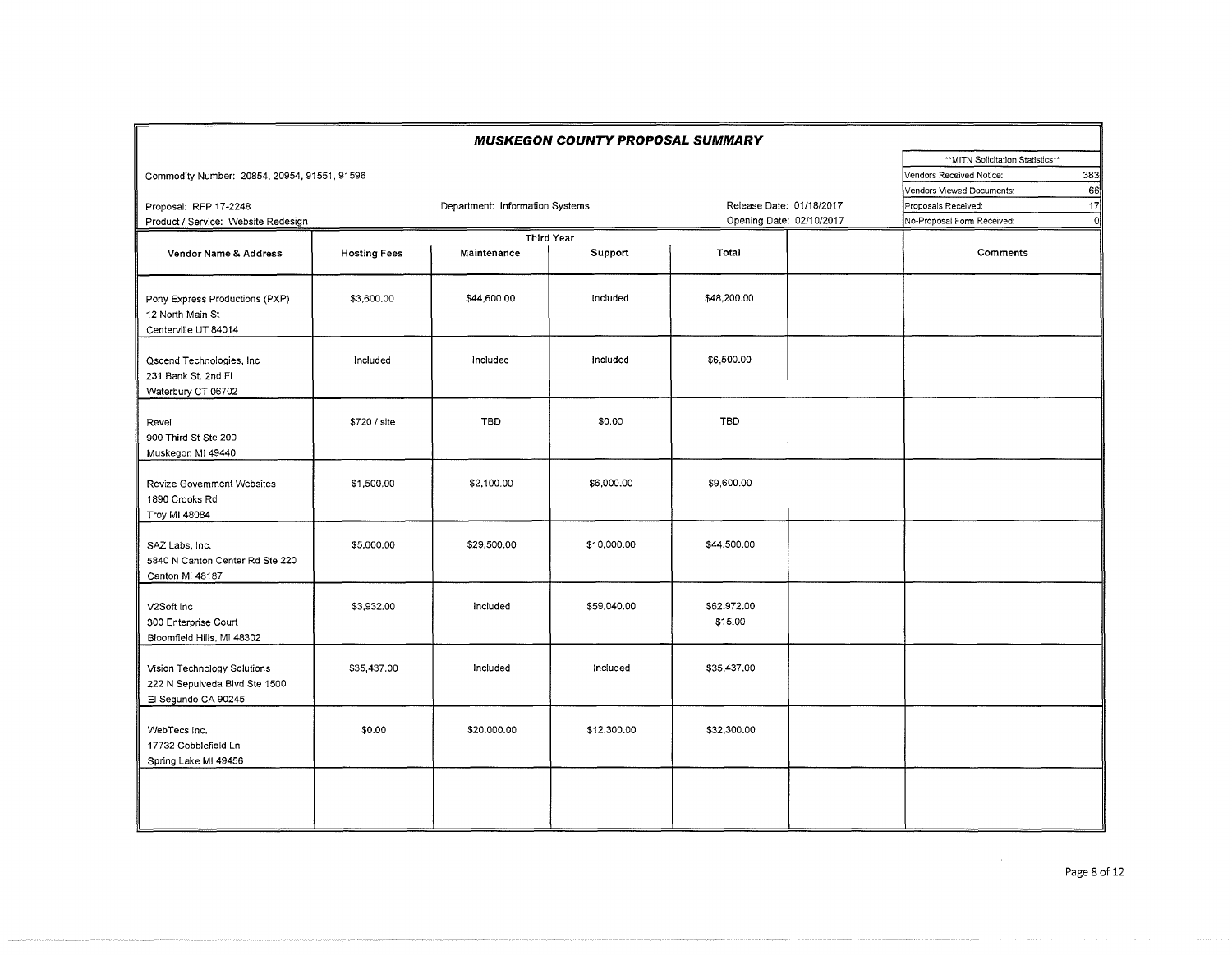|                                                                                              |                     |                                 | <b>MUSKEGON COUNTY PROPOSAL SUMMARY</b> |                          |  |                                   |              |
|----------------------------------------------------------------------------------------------|---------------------|---------------------------------|-----------------------------------------|--------------------------|--|-----------------------------------|--------------|
|                                                                                              |                     |                                 |                                         |                          |  | ** MITN Solicitation Statistics** |              |
| Commodity Number: 20854, 20954, 91551, 91596                                                 |                     |                                 |                                         |                          |  | Vendors Received Notice:          | 383          |
|                                                                                              |                     |                                 |                                         |                          |  | Vendors Viewed Documents:         | 66           |
| Proposal: RFP 17-2248                                                                        |                     | Department: Information Systems |                                         | Release Date: 01/18/2017 |  | Proposals Received:               | 17           |
| Product / Service: Website Redesign                                                          |                     |                                 |                                         | Opening Date: 02/10/2017 |  | No-Proposal Form Received:        | $\mathbf{0}$ |
|                                                                                              |                     | Fourth Year                     |                                         |                          |  |                                   |              |
| Vendor Name & Address                                                                        | <b>Hosting Fees</b> | Maintenance                     | Support                                 | Total                    |  | Comments                          |              |
| Civic Plus<br>302 S 4th St Ste 500<br>Manhattan KS 66502                                     | \$23,152.49         | Included                        | Included                                | \$23,152.49              |  |                                   |              |
| eGov Strategies LLC<br>One Jacson Square<br>233 S McCrea St Ste 600<br>Indianapolis IN 46225 | \$650,00            | \$3,000.00                      | \$5,000.00                              | \$8,650.00               |  |                                   |              |
| Graphic House Imaging<br>444 Irwin Ave<br>Muskegon MI 49442                                  | \$0.00              | \$0.00                          | \$0.00                                  | \$0.00                   |  |                                   |              |
| Jesse James Creative<br>131 W 24th Street Ste 3<br>New Yort, NY 10011                        | \$4,560.00          | \$100/hr                        | \$120/hr                                | \$4,560.00               |  |                                   |              |
| Kmotion Design Inc.<br>255 Washington St SE #202<br>Grand Rapids MI 49503                    | \$8,100.00          | \$9,000.00                      | \$8,700.00                              | \$25,800.00              |  |                                   |              |
| Marvel Technolovies<br>42400 Grand River Ave Ste 207<br>Novi, MI 48375                       | \$7,800.00          | \$450.00                        | \$4,800.00                              | \$13,050.00              |  |                                   |              |
| MuniWeb<br>55 E Long Lake Rd # 230<br>Troy MI 48085                                          | \$5,424.00          | \$1,320.00                      | \$660.00                                | \$7,404.00               |  |                                   |              |
| Next I.T.<br>423 W. Norton<br>Muskegon MI 49444                                              | \$4,200,00          | \$31,827.00                     | \$0.00                                  | \$36,027.00              |  |                                   |              |
| OpenCities, Inc<br>1230 45th Ave<br>San Francisco, CA 94122                                  | Included            | Included                        | Included                                | \$53,320.00              |  |                                   |              |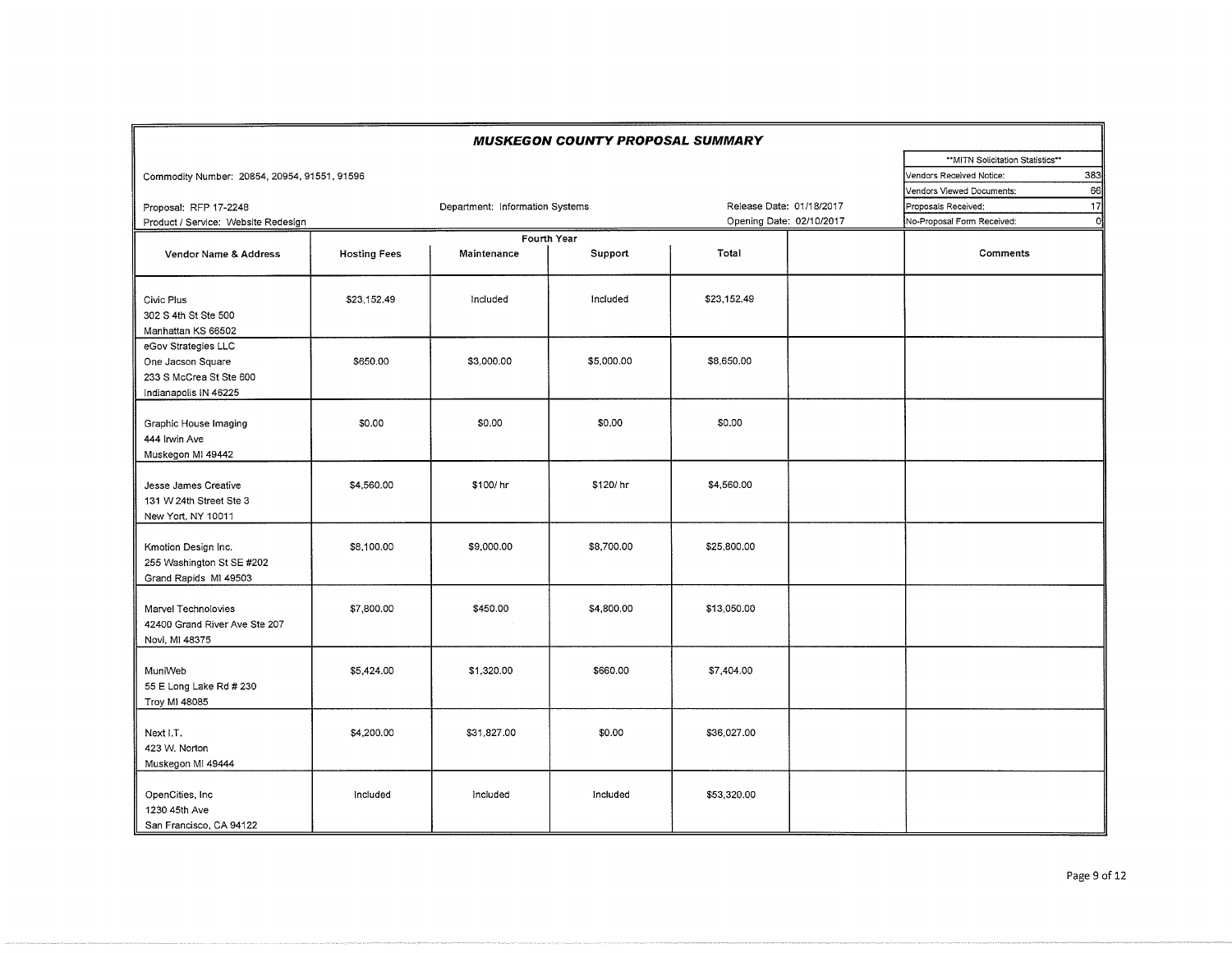|                                                                                     |                     |                                 | <b>MUSKEGON COUNTY PROPOSAL SUMMARY</b> |                          |                                  |
|-------------------------------------------------------------------------------------|---------------------|---------------------------------|-----------------------------------------|--------------------------|----------------------------------|
|                                                                                     |                     |                                 |                                         |                          | **MITN Solicitation Statistics** |
| Commodity Number: 20854, 20954, 91551, 91596                                        |                     |                                 |                                         |                          | 383<br>Vendors Received Notice:  |
|                                                                                     |                     |                                 |                                         |                          | 66<br>Vendors Viewed Documents:  |
| Proposal: RFP 17-2248                                                               |                     | Department: Information Systems |                                         | Release Date: 01/18/2017 | 17<br>Proposals Received:        |
| Product / Service: Website Redesign                                                 |                     |                                 |                                         | Opening Date: 02/10/2017 | No-Proposal Form Received:       |
| Vendor Name & Address                                                               | <b>Hosting Fees</b> | Maintenance                     | Fourth Year<br>Support                  | Total                    | Comments                         |
| Pony Express Productions (PXP)<br>12 North Main St<br>Centerville UT 84014          | \$3,600.00          | \$44,600.00                     | Included                                | \$48,200.00              |                                  |
| Qscend Technologies, Inc.<br>231 Bank St. 2nd Fl<br>Waterbury CT 06702              | Included            | Included                        | Included                                | \$6,500.00               |                                  |
| Revel<br>900 Third St Ste 200<br>Muskegon MI 49440                                  | \$720 / site        | <b>TBD</b>                      | \$0.00                                  | <b>TBD</b>               |                                  |
| <b>Revize Government Websites</b><br>1890 Crooks Rd<br>Troy MI 48084                | \$1,500.00          | \$2,100.00                      | \$6,000.00                              | \$9,600.00               |                                  |
| SAZ Labs, Inc.<br>5840 N Canton Center Rd Ste 220<br>Canton MI 48187                | \$5,000.00          | \$29,500.00                     | \$10,000.00                             | \$44,500.00              |                                  |
| V2Soft Inc<br>300 Enterprise Court<br>Bloomfield Hills, MI 48302                    | \$3,932.00          | Included                        | \$59,040.00                             | \$62,972.00<br>\$15.00   |                                  |
| Vision Technology Solutions<br>222 N Sepulveda Blvd Ste 1500<br>El Segundo CA 90245 | \$37,208.00         | Included                        | Included                                | \$37,208.00              |                                  |
| WebTecs Inc.<br>17732 Cobblefield Ln<br>Spring Lake MI 49456                        | \$0.00              | \$20,500.00                     | \$12,600.00                             | \$33,100.00              |                                  |
|                                                                                     |                     |                                 |                                         |                          |                                  |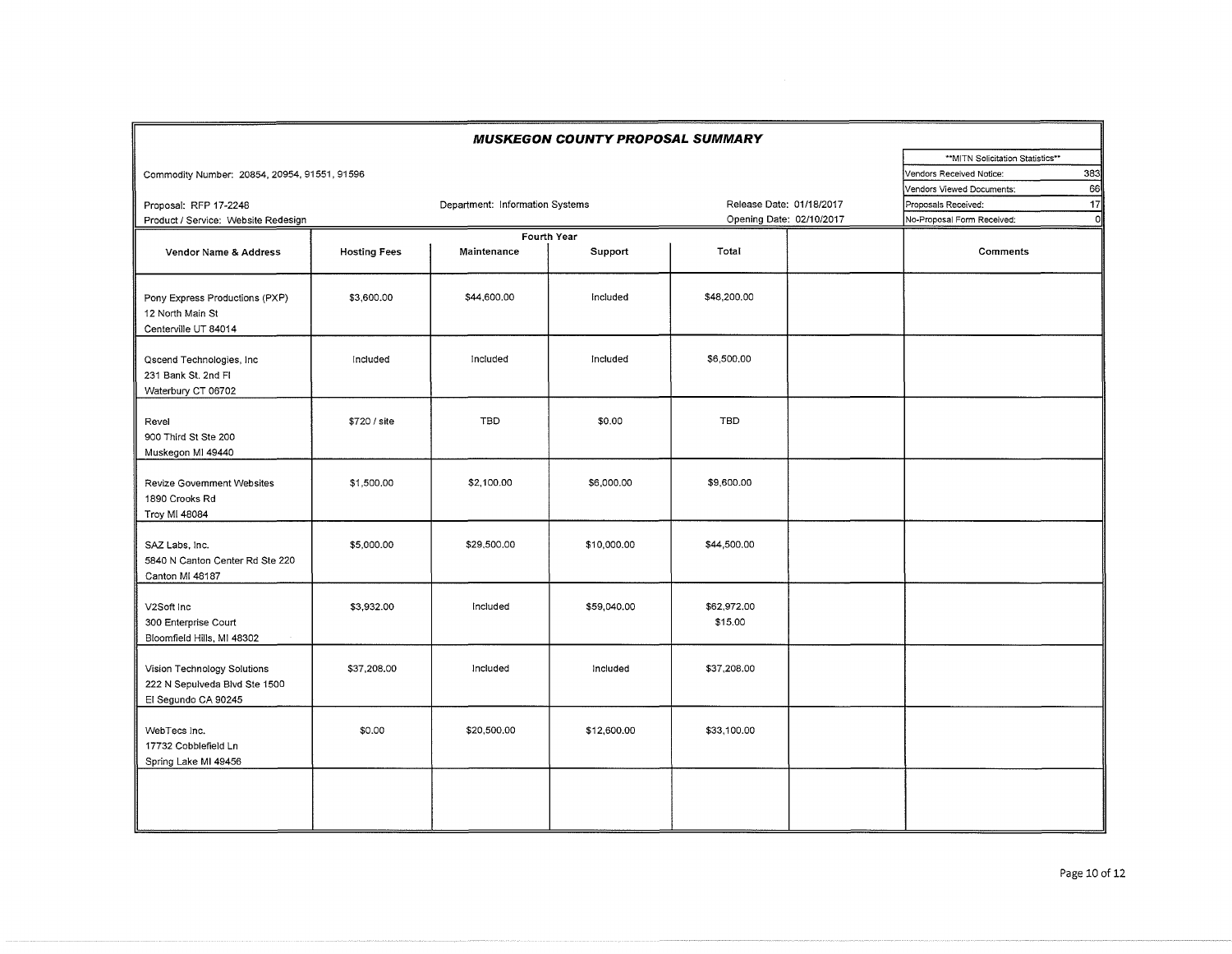|                                                                                              |                     |                                 | <b>MUSKEGON COUNTY PROPOSAL SUMMARY</b> |                          |                                  |
|----------------------------------------------------------------------------------------------|---------------------|---------------------------------|-----------------------------------------|--------------------------|----------------------------------|
|                                                                                              |                     |                                 |                                         |                          | **MITN Solicitation Statistics** |
| Commodity Number: 20854, 20954, 91551, 91596                                                 |                     |                                 |                                         |                          | 383<br>Vendors Received Notice:  |
|                                                                                              |                     |                                 |                                         |                          | 66<br>Vendors Viewed Documents:  |
| Proposal: RFP 17-2248                                                                        |                     | Department: Information Systems |                                         | Release Date: 01/18/2017 | 17<br>Proposals Received:        |
| Product / Service: Website Redesign                                                          |                     |                                 |                                         | Opening Date: 02/10/2017 | o<br>No-Proposal Form Received:  |
| Vendor Name & Address                                                                        | <b>Hosting Fees</b> | Maintenance                     | <b>Fifth Year</b><br>Support            | Total                    | Comments                         |
| Civic Plus<br>302 S 4th St Ste 500<br>Manhattan KS 66502                                     | \$24,310.11         | Included                        | Included                                | \$24,310.11              |                                  |
| eGov Strategies LLC<br>One Jacson Square<br>233 S McCrea St Ste 600<br>Indianapolis IN 46225 | \$650.00            | \$3,000.00                      | \$5,000.00                              | \$8,650.00               |                                  |
| Graphic House Imaging<br>444 Irwin Ave<br>Muskegon MI 49442                                  | \$0.00              | \$0.00                          | \$0.00                                  | \$0.00                   |                                  |
| Jesse James Creative<br>131 W 24th Street Ste 3<br>New Yort, NY 10011                        | \$4,560.00          | \$100/hr                        | \$120/hr                                | \$4,560.00               |                                  |
| Kmotion Design Inc.<br>255 Washington St SE #202<br>Grand Rapids MI 49503                    | \$8,100.00          | \$9,000.00                      | \$8,700.00                              | \$25,800.00              |                                  |
| Marvel Technolovies<br>42400 Grand River Ave Ste 207<br>Novi, MI 48375                       | \$7,800.00          | \$450.00                        | \$4,800.00                              | \$13,050.00              |                                  |
| MuniWeb<br>55 E Long Lake Rd # 230<br>Troy MI 48085                                          | \$5,484.00          | \$1,440.00                      | \$720.00                                | \$7,644.00<br>\$480.00   |                                  |
| Next I.T.<br>423 W. Norton<br>Muskegon MI 49444                                              | \$4,200.00          | \$31,827.00                     | \$0.00                                  | \$36,027.00              |                                  |
| OpenCities, Inc.<br>1230 45th Ave<br>San Francisco, CA 94122                                 | Included            | Included                        | Included                                | \$53,320.00              |                                  |